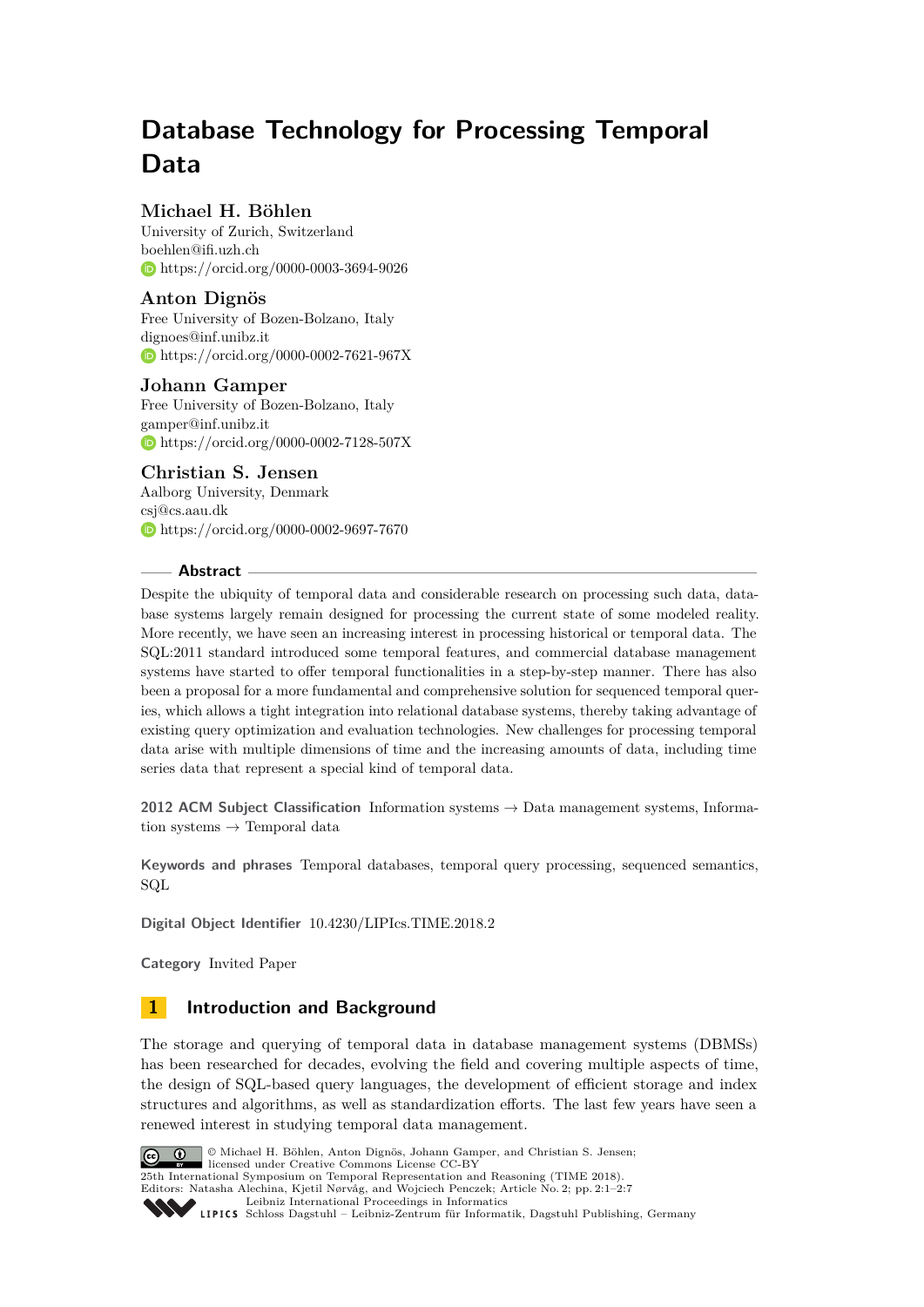### **2:2 Database Technology for Processing Temporal Data**

To facilitate the formulation of temporal queries, various temporal query languages have been proposed [\[5\]](#page-4-0). The earliest proposals extended *SQL with new data types* with associated predicates and functions, e.g., as consolidated in TSQL2 [\[30\]](#page-6-1). Though simple, this approach makes it difficult to be comprehensive and to avoid unintended interactions among different temporal features. To overcome such problems, more systematic approaches were proposed that, conceptually, adopt a point-based view of data in combination with timestamp normalization to transform between an interval-based representation and the point-based conceptual model. Representative examples include IXSQL [\[22\]](#page-5-0) that uses *fold* and *unfold* functions, SQL/TP [\[31\]](#page-6-2) that uses a *normalization* function, and an approach [\[1\]](#page-4-1) that extends normalization to bitemporal relations by means of a *split* operator. For a systematic construction of temporal SQL queries from nontemporal SQL queries, so-called *statement modifiers* were proposed in ATSQL [\[6\]](#page-4-2).

To make the processing of temporal queries efficient, various query processing algorithms have been studied, primarily for temporal aggregations and temporal joins over interval timestamped relations. Different ways of grouping data along the time dimension yield different forms of temporal aggregation: instant, moving-window, and span temporal aggregation. Unified frameworks to express these forms of temporal aggregation were proposed [\[21,](#page-5-1) [4\]](#page-4-3). Prominent examples of index structures and algorithms for temporal aggregation include the *aggregation tree* algorithm [\[19\]](#page-5-2) and the *balanced tree* algorithm [\[24\]](#page-6-3) for instant temporal aggregation, the *SB-tree* [\[32\]](#page-6-4), a disk-based index structure for the incremental maintenance of instant and moving-window temporal aggregates, and its extension, the *MVSB-tree* [\[34\]](#page-6-5), which additionally supports nontemporal range predicates.

Joins are the second class of operators for which efficient evaluation algorithms have been studied intensively. An overview and classification of temporal join algorithms is available in the literature [\[13\]](#page-5-3). Recent research results include the *timeline index* [\[17,](#page-5-4) [18\]](#page-5-5), a main memory index, which was further developed in the context of the *lazy endpoint-based interval* join algorithm [\[27\]](#page-6-6). The *overlap interval partition* join [\[10\]](#page-5-6) partitions the input relations such that the percentage of matching tuples in corresponding partitions is maximized. This yields a robust algorithm that is not affected by the temporal distribution of the data. Another partition-based approach, the *disjoint interval partitioning* join algorithm [\[8\]](#page-4-4), ensures that all tuples in a partition are temporally disjoint to avoid expensive backtracking. The forwardscan based *plane sweep* algorithm [\[7\]](#page-4-5) tries to minimize the number of comparisons and provides also a parallel evaluation strategy based on a temporal partitioning of the two input relations.

Recently, we have seen a renewed interest in providing support for temporal data in database management systems in both academia and industry. This has several reasons: abundant storage has made long term archival of historical data feasible, and it has been recognized in many application areas that temporal data holds the potential to reveal valuable insights that cannot be found by analyzing only a snapshot of the data. This has been witnessed by the SQL:2011 standard [\[33,](#page-6-7) [20\]](#page-5-7), which for the first time provides support for storing temporal data, and by commercial DBMSs that have started to offer temporal functionalities [\[26\]](#page-6-8). Recently, a comprehensive solution for sequenced queries has been integrated into the kernel of PostgreSQL [\[11\]](#page-5-8).

# **2 Temporal Support in SQL:2011 and Commercial DBMSs**

**SQL:2011 Standard.** The SQL:2011 standard [\[33,](#page-6-7) [20\]](#page-5-7) is arguably the first SQL standard to introduce explicit support for the storage and manipulation of temporal data. A core extension concerns the possibility to specify one or two time periods associated with tables,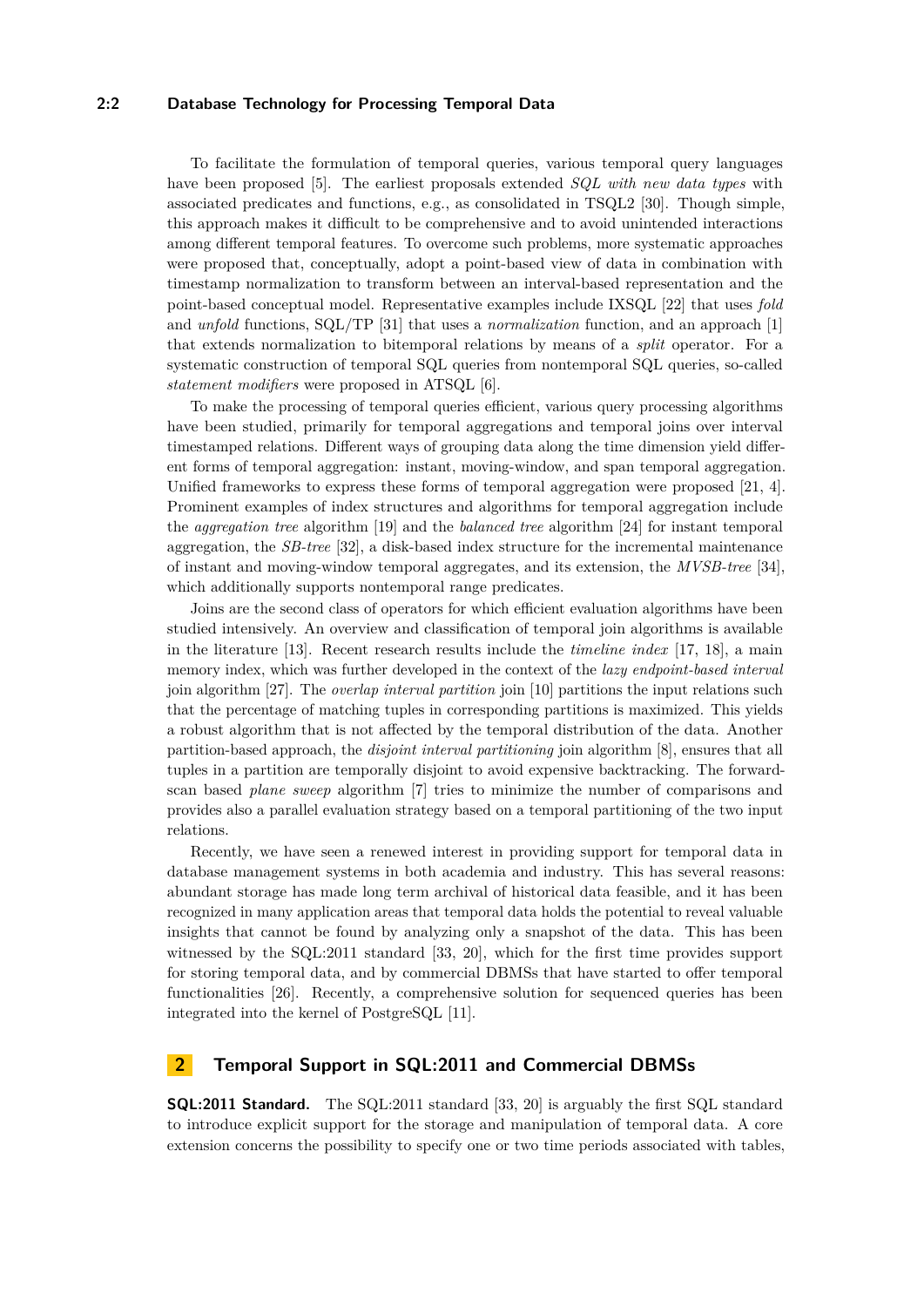#### **M. H. Böhlen, A. Dignös, J. Gamper, and C. S. Jensen 2:3**

representing *application time* and *system time*, which are commonly known as valid time and transaction time, respectively [\[15\]](#page-5-9). Valid time is the time when a tuple is true in the modeled reality, whereas transaction time is the time when the tuple was current in the database. While the valid time is specified by users, the transaction time is maintained by the DBMS when a tuple is created, updated, or deleted.

SQL:2011 adopts an interval-based data model with tuple timestamping. Time periods can be added as metadata to the table schema, specifying a start time attribute and an end time attribute. As start and end time attributes are often already present, a time period can be added without modifying the table schema. This approach achieves backward compatibility, keeping old schemas, queries, and tools running.

The behavior of temporal tables in the case of updates and deletions is different for valid time tables and transaction time tables. Conventional update and delete operations on valid time tables work in the same way as for nontemporal tables. Additionally, tuples can be modified over parts of the associated time period, which might cause tuples to be split or cut. For transaction time tables, the user can only modify nontemporal attributes of the current tuples. The timestamp attributes are maintained automatically by the system whenever nontemporal attributes of current tuples are modified.

The SQL:2011 standard also specifies primary and foreign keys. A primary key on a valid time table can be used to ensure that only one value at a time exists for the nontemporal key attributes [\[16\]](#page-5-10). Foreign keys enforce the existence of certain tuples in a referenced table. Similarly, primary and foreign key constraints can be specified for transaction time tables.

The support for querying temporal relations is limited to simple range restrictions and predicates. For valid time tables, the usual SQL syntax can be used to specify constraints on the start and end time points of the periods. For transaction time tables, three new SQL extensions are provided to retrieve tuples in a given time range. There is no explicit support for more advanced operations, such as various forms of temporal aggregations or temporal joins.

**Commercial DBMSs.** Following the SQL:2011 standard, major database vendors have started to offer temporal support in their database management systems [\[26\]](#page-6-8).

IBM offers the temporal features from SQL:2011 in version 10 of their DB2 database system [\[29\]](#page-6-9), supporting both valid time and transaction time tables. Transaction time tables are implemented by means of a current table and a history table; queries over transaction time tables are automatically rewritten into queries over one or both of the two tables. The Oracle DBMS supports temporal features from SQL:2011 as of version 12c. The temporal features are implemented using the Oracle flashback technology [\[25\]](#page-6-10) and adopt a syntax that differs slightly from the SQL standard. PostgreSQL version 9.2 introduces a new range data type together with associated predicates and functions into the language to support the SQL:2011 standard [\[28\]](#page-6-11). For efficient query processing over range predicates, two index structures have been provided, the Generalized Search Tree (GiST) [\[14\]](#page-5-11) and the space-partitioned Generalized Search Tree (SP-GiST) [\[12\]](#page-5-12). The Teradata DBMS supports temporal features from the SQL:2011 standard from version 13.10 onwards [\[2\]](#page-4-6). For querying temporal tables, so-called temporal statement modifiers [\[6\]](#page-4-2) are used in combination with query rewriting where temporal queries are translated into equivalent standard SQL queries. In terms of querying, Teradata is the most advanced database management system, supporting sequenced aggregation and coalescing. Since 2016, Microsoft's SQL Server [\[23\]](#page-6-12) offers limited support for transaction time tables. For more general temporal query support, user-defined functions have to be used.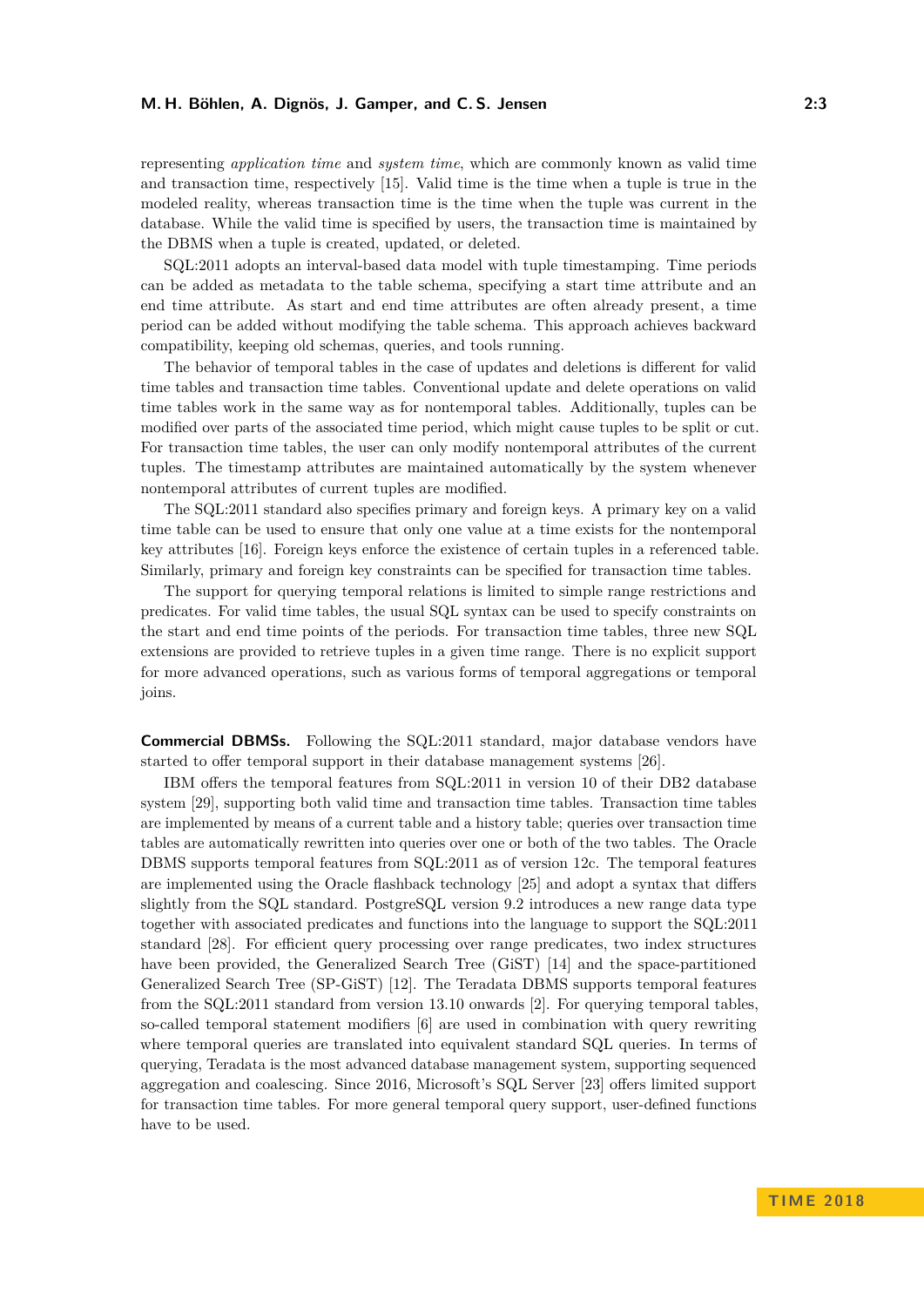#### **2:4 Database Technology for Processing Temporal Data**

# **3 Native Support for Sequenced Temporal Queries**

While the SQL:2011 standard provides limited support for querying temporal data, the *temporal alignment* framework [\[11\]](#page-5-8) is the first approach to achieve systematic and comprehensive support for so-called sequenced temporal queries in relational database engines without limiting the use of queries with so-called nonsequenced semantics. The approach allows a tight integration into the database kernel, thus making it possible to leverage existing query optimization and evaluation strategies for processing temporal queries.

The key idea of the temporal alignment approach is to reduce temporal queries to nontemporal queries in a two-step process: (1) Adjust the timestamps of the input tuples such that they are aligned. This yields an intermediate relation, where all tuples that together contribute to a result tuple have the same timestamp. This intermediate relation can conceptually be considered as a sequence of snapshots, each of which lasts for one or more time points. Two interval adjustment operators are needed: a *temporal normalizer* for the operators  $\pi$ ,  $\vartheta$ ,  $\neg$ ,  $\cap$ , and  $\cup$ , and a *temporal aligner* for the operators  $\times$ ,  $\ltimes$ ,  $\ltimes$ ,  $\ltimes$ ,  $\ltimes$ , and  $\triangleright$ . (2) The corresponding nontemporal operator is applied to the intermediate relations. By treating the adjusted timestamps as nontemporal, atomic values and adding an equality constraint over the adjusted timestamps (e.g., as a grouping attribute for aggregation or an equality predicate in joins), it is ensured that tuples that contribute to the same result tuple are processed together, yielding the correct result of the original temporal query. Conceptually, the nontemporal query is applied on each snapshot of the intermediate relations.

The temporal alignment framework features two optional steps. First, it allows the replication of the original timestamp attribute as a nontemporal attribute before the interval adjustment step. This is necessary if a subsequent operation needs information about the original timestamp, e.g., a query predicate over the original timestamp. Second, it allows attribute values of a tuple to be "scaled" in response to changes to the duration of the tuple's timestamp, which may occur during the interval adjustment step.

The temporal alignment approach is systematic and separates interval adjustment from the evaluation of the operators. This strategy renders it possible to fully leverage the query optimization and evaluation engine of a DBMS for sequenced temporal query processing. An implementation of the temporal alignment framework in the kernel of the PostgreSQL database system is available at <tpg.inf.unibz.it> [\[9,](#page-5-13) [11\]](#page-5-8).

# **4 Conclusion and Outlook**

The processing of temporal data is receiving renewed attention in the database community. In this work, we provide a brief overview of current results, covering both research results and commercial database management systems (a more detailed version is available [\[3\]](#page-4-7)). Starting with SQL:2011 the SQL standard offers support for storing and updating temporal data; query support remains limited. These temporal features have been implemented in a step-by-step fashion in prominent database management systems. In the research field, a number of new index structures and query algorithms, mainly for aggregation and join, have been proposed. Further, the first comprehensive framework for sequenced temporal queries has been implemented in a relational database management system.

Future work in temporal databases points in various directions. While temporal alignment provides a framework for implementing temporal query support in relational database systems, open issues remain that require further investigation. First, in order to achieve scalability to very large datasets in the framework, some operators need substantial performance improvements. This can be achieved, for example, by providing additional and more targeted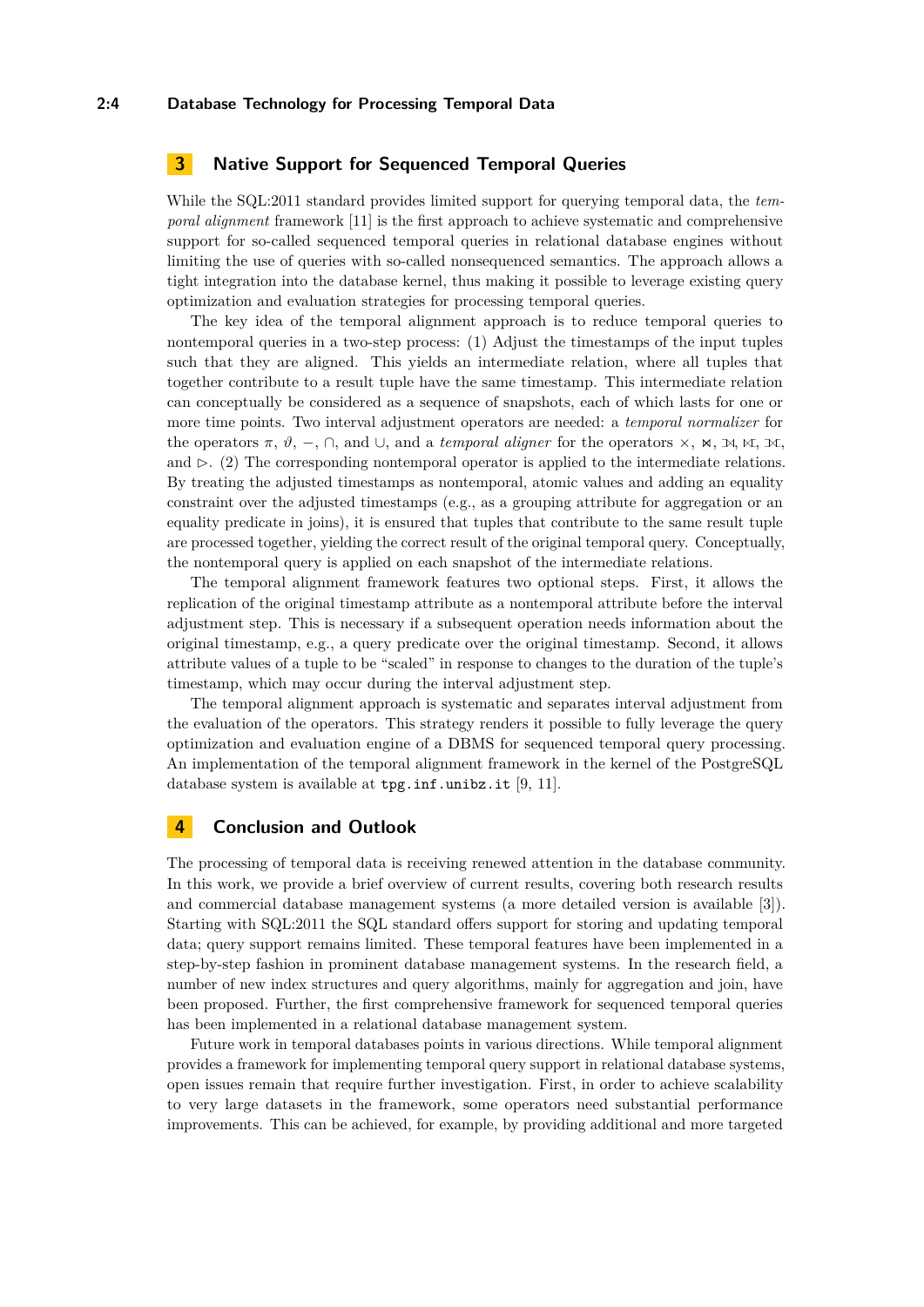#### **M. H. Böhlen, A. Dignös, J. Gamper, and C. S. Jensen 2:5**

temporal alignment primitives that produce smaller intermediate relations. Also, as current cost estimates are very conservative, it is of interest to study more accurate and optimistic cost estimates for the query optimizer. This might require the maintenance of statistics about the temporal distribution of data in the dictionary. Integration of specialized query algorithms and equivalence rules may also be pertinent.

Second, it is of interest to broaden the applicability of the framework. For instance, it is of interest to extend the temporal alignment framework to relations with temporal duplicates. This extension is relevant since duplicates occur in many practical applications, and they are also permitted in the SQL:2011 standard. Another extension concerns the support for two or more time dimensions, such as valid time and transaction time. Currently, only valid time is supported, while the SQL:2011 standard supports both valid time and transaction time. One problem there is that the adjustment of bitemporal timestamps becomes much more complex. In time series data, a special type of temporal data, each value is timestamped with a time point rather than a time period. It is of interest to study how existing technologies from temporal databases can be adopted for the processing of such data.

Finally, more research in SQL-based temporal query languages is needed to facilitate the formulation of complex temporal queries; this aspect is not covered in the SQL:2011 standard.

#### **References**

- <span id="page-4-1"></span>**1** Mikkel Agesen, Michael H. Böhlen, Lasse Poulsen, and Kristian Torp. A split operator for now-relative bitemporal databases. In *Proceedings of the 17th International Conference on Data Engineering, ICDE 2001*, pages 41–50, 2001. [doi:10.1109/ICDE.2001.914812](http://dx.doi.org/10.1109/ICDE.2001.914812).
- <span id="page-4-6"></span>**2** Mohammed Al-Kateb, Ahmad Ghazal, Alain Crolotte, Ramesh Bhashyam, Jaiprakash Chimanchode, and Sai Pavan Pakala. Temporal query processing in teradata. In *Proceedings of the 16th International Conference on Extending Database Technology, EDBT 2013*, pages 573–578, 2013. [doi:10.1145/2452376.2452443](http://dx.doi.org/10.1145/2452376.2452443).
- <span id="page-4-7"></span>**3** Michael H. Böhlen, Anton Dignös, Johann Gamper, and Christian S. Jensen. Temporal data management - an overview. In Esteban Zimányi, editor, *Business Intelligence and Big Data - 7th European Summer School, eBISS 2017, Bruxelles, Belgium, July 2-7, 2017, Tutorial Lectures*, volume 324 of *Lecture Notes in Business Information Processing*, pages 51–83. Springer, 2017. [doi:10.1007/978-3-319-96655-7\\\_3](http://dx.doi.org/10.1007/978-3-319-96655-7_3).
- <span id="page-4-3"></span>**4** Michael H. Böhlen, Johann Gamper, and Christian S. Jensen. Multi-dimensional aggregation for temporal data. In *Proceedings of the 10th International Conference on Extending Database Technology, EDBT 2006*, volume 3896 of *Lecture Notes in Computer Science*, pages 257–275. Springer, 2006. [doi:10.1007/11687238\\_18](http://dx.doi.org/10.1007/11687238_18).
- <span id="page-4-0"></span>**5** Michael H. Böhlen and Christian S. Jensen. Temporal data model and query language concepts. In *Encyclopedia of Information Systems*, pages 437–453. Elsevier, 2003. [doi:](http://dx.doi.org/10.1016/B0-12-227240-4/00184-2) [10.1016/B0-12-227240-4/00184-2](http://dx.doi.org/10.1016/B0-12-227240-4/00184-2).
- <span id="page-4-2"></span>**6** Michael H. Böhlen, Christian S. Jensen, and Richard T. Snodgrass. Temporal statement modifiers. *ACM Trans. Database Syst.*, 25(4):407–456, 2000. URL: [http://portal.acm.](http://portal.acm.org/citation.cfm?id=377674.377665) [org/citation.cfm?id=377674.377665](http://portal.acm.org/citation.cfm?id=377674.377665).
- <span id="page-4-5"></span>**7** Panagiotis Bouros and Nikos Mamoulis. A forward scan based plane sweep algorithm for parallel interval joins. *PVLDB*, 10(11):1346–1357, 2017. URL: [http://www.vldb.org/](http://www.vldb.org/pvldb/vol10/p1346-bouros.pdf) [pvldb/vol10/p1346-bouros.pdf](http://www.vldb.org/pvldb/vol10/p1346-bouros.pdf), [doi:10.14778/3137628.3137644](http://dx.doi.org/10.14778/3137628.3137644).
- <span id="page-4-4"></span>**8** Francesco Cafagna and Michael H. Böhlen. Disjoint interval partitioning. *The VLDB J.*, 26(3):447–466, 2017. [doi:10.1007/s00778-017-0456-7](http://dx.doi.org/10.1007/s00778-017-0456-7).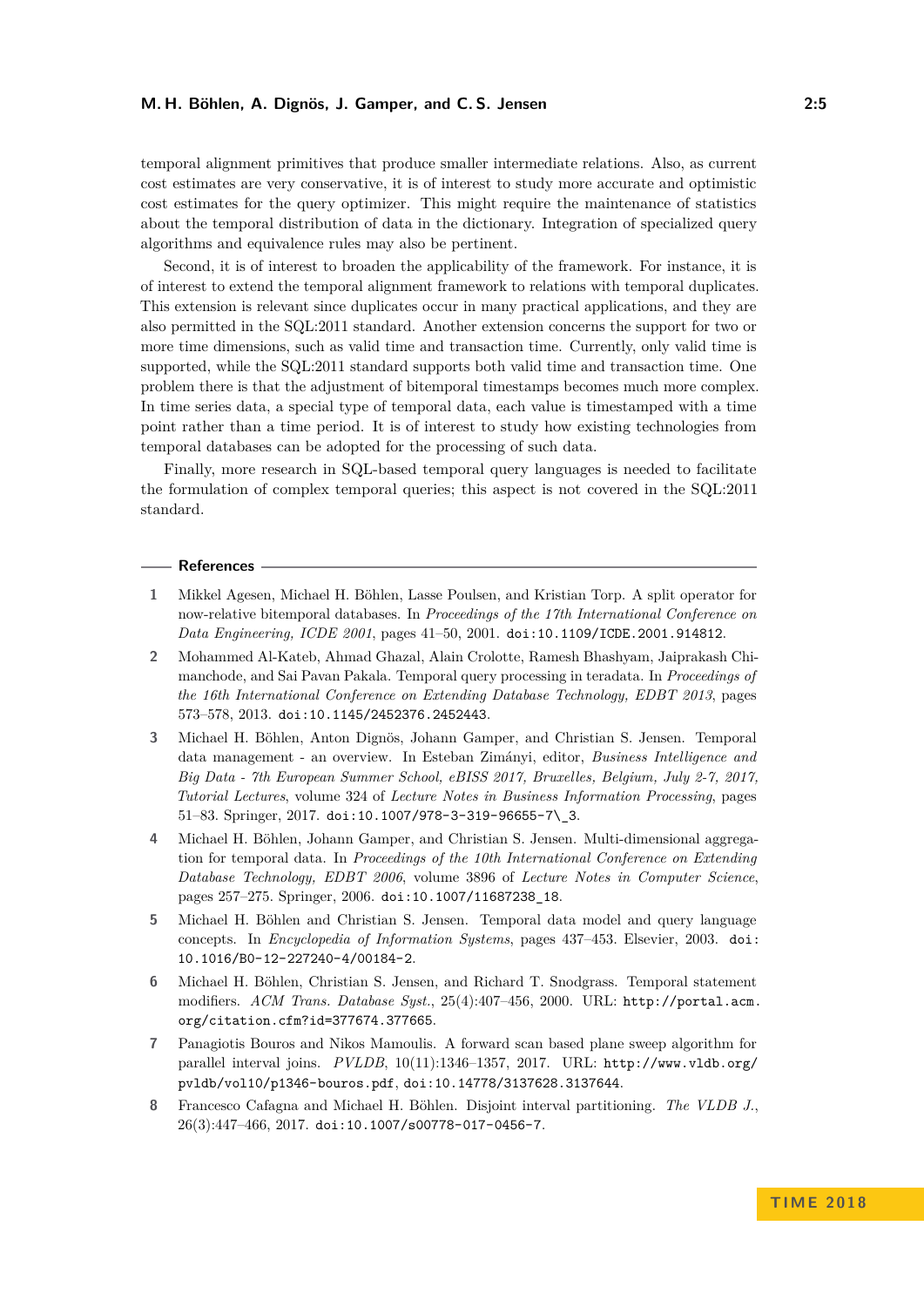## **2:6 Database Technology for Processing Temporal Data**

- <span id="page-5-13"></span>**9** Anton Dignös, Michael H. Böhlen, and Johann Gamper. Temporal alignment. In *Proceedings of the ACM SIGMOD International Conference on Management of Data, SIGMOD 2012*, pages 433–444, 2012. [doi:10.1145/2213836.2213886](http://dx.doi.org/10.1145/2213836.2213886).
- <span id="page-5-6"></span>**10** Anton Dignös, Michael H. Böhlen, and Johann Gamper. Overlap interval partition join. In *Proceedings of the ACM SIGMOD International Conference on Management of Data, SIGMOD 2014*, pages 1459–1470, 2014. [doi:10.1145/2588555.2612175](http://dx.doi.org/10.1145/2588555.2612175).
- <span id="page-5-8"></span>**11** Anton Dignös, Michael H. Böhlen, Johann Gamper, and Christian S. Jensen. Extending the kernel of a relational DBMS with comprehensive support for sequenced temporal queries. *ACM Trans. Database Syst.*, 41(4):26:1–26:46, 2016. [doi:10.1145/2967608](http://dx.doi.org/10.1145/2967608).
- <span id="page-5-12"></span>**12** Mohamed Y. Eltabakh, Ramy Eltarras, and Walid G. Aref. Space-partitioning trees in postgresql: Realization and performance. In Ling Liu, Andreas Reuter, Kyu-Young Whang, and Jianjun Zhang, editors, *Proceedings of the 22nd International Conference on Data Engineering, ICDE 2006, 3-8 April 2006, Atlanta, GA, USA*, page 100. IEEE Computer Society, 2006. [doi:10.1109/ICDE.2006.146](http://dx.doi.org/10.1109/ICDE.2006.146).
- <span id="page-5-3"></span>**13** Dengfeng Gao, Christian S. Jensen, Richard T. Snodgrass, and Michael D. Soo. Join operations in temporal databases. *The VLDB J.*, 14(1):2–29, 2005. [doi:10.1007/](http://dx.doi.org/10.1007/s00778-003-0111-3) [s00778-003-0111-3](http://dx.doi.org/10.1007/s00778-003-0111-3).
- <span id="page-5-11"></span>**14** Joseph M. Hellerstein. Generalized search tree. In Ling Liu and M. Tamer Özsu, editors, *Encyclopedia of Database Systems*, pages 1222–1224. Springer US, 2009. [doi:10.1007/](http://dx.doi.org/10.1007/978-0-387-39940-9_743) [978-0-387-39940-9\\\_743](http://dx.doi.org/10.1007/978-0-387-39940-9_743).
- <span id="page-5-9"></span>**15** Christian S. Jensen, Curtis E. Dyreson, Michael H. Böhlen, James Clifford, Ramez Elmasri, Shashi K. Gadia, Fabio Grandi, Patrick J. Hayes, Sushil Jajodia, Wolfgang Käfer, Nick Kline, Nikos A. Lorentzos, Yannis G. Mitsopoulos, Angelo Montanari, Daniel A. Nonen, Elisa Peressi, Barbara Pernici, John F. Roddick, Nandlal L. Sarda, Maria Rita Scalas, Arie Segev, Richard T. Snodgrass, Michael D. Soo, Abdullah Uz Tansel, Paolo Tiberio, and Gio Wiederhold. The consensus glossary of temporal database concepts. In *Temporal Databases, Dagstuhl*, pages 367–405, 1997. [doi:10.1007/BFb0053710](http://dx.doi.org/10.1007/BFb0053710).
- <span id="page-5-10"></span>**16** Christian S. Jensen, Richard T. Snodgrass, and Michael D. Soo. Extending existing dependency theory to temporal databases. *IEEE Trans. Knowl. Data Eng.*, 8(4):563–582, 1996. [doi:10.1109/69.536250](http://dx.doi.org/10.1109/69.536250).
- <span id="page-5-4"></span>**17** Martin Kaufmann, Amin Amiri Manjili, Panagiotis Vagenas, Peter M. Fischer, Donald Kossmann, Franz Färber, and Norman May. Timeline index: a unified data structure for processing queries on temporal data in SAP HANA. In *Proceedings of the ACM SIGMOD International Conference on Management of Data, SIGMOD 2013*, pages 1173–1184, 2013. [doi:10.1145/2463676.2465293](http://dx.doi.org/10.1145/2463676.2465293).
- <span id="page-5-5"></span>**18** Martin Kaufmann, Panagiotis Vagenas, Peter M. Fischer, Donald Kossmann, and Franz Färber. Comprehensive and interactive temporal query processing with SAP HANA. *PVLDB*, 6(12):1210–1213, 2013. URL: [http://www.vldb.org/pvldb/vol6/](http://www.vldb.org/pvldb/vol6/p1210-kaufmann.pdf) [p1210-kaufmann.pdf](http://www.vldb.org/pvldb/vol6/p1210-kaufmann.pdf), [doi:10.14778/2536274.2536278](http://dx.doi.org/10.14778/2536274.2536278).
- <span id="page-5-2"></span>**19** Nick Kline and Richard T. Snodgrass. Computing temporal aggregates. In *Proceedings of the 11th International Conference on Data Engineering, ICDE 1995*, pages 222–231, 1995. [doi:10.1109/ICDE.1995.380389](http://dx.doi.org/10.1109/ICDE.1995.380389).
- <span id="page-5-7"></span>**20** Krishna G. Kulkarni and Jan-Eike Michels. Temporal features in SQL: 2011. *SIGMOD Record*, 41(3):34–43, 2012. [doi:10.1145/2380776.2380786](http://dx.doi.org/10.1145/2380776.2380786).
- <span id="page-5-1"></span>**21** Inés Fernando Vega López, Richard T. Snodgrass, and Bongki Moon. Spatiotemporal aggregate computation: a survey. *IEEE Trans. Knowl. Data Eng.*, 17(2):271–286, 2005. [doi:10.1109/TKDE.2005.34](http://dx.doi.org/10.1109/TKDE.2005.34).
- <span id="page-5-0"></span>**22** Nikos A. Lorentzos and Yannis G. Mitsopoulos. SQL extension for interval data. *IEEE Trans. Knowl. Data Eng.*, 9(3):480–499, 1997. [doi:10.1109/69.599935](http://dx.doi.org/10.1109/69.599935).